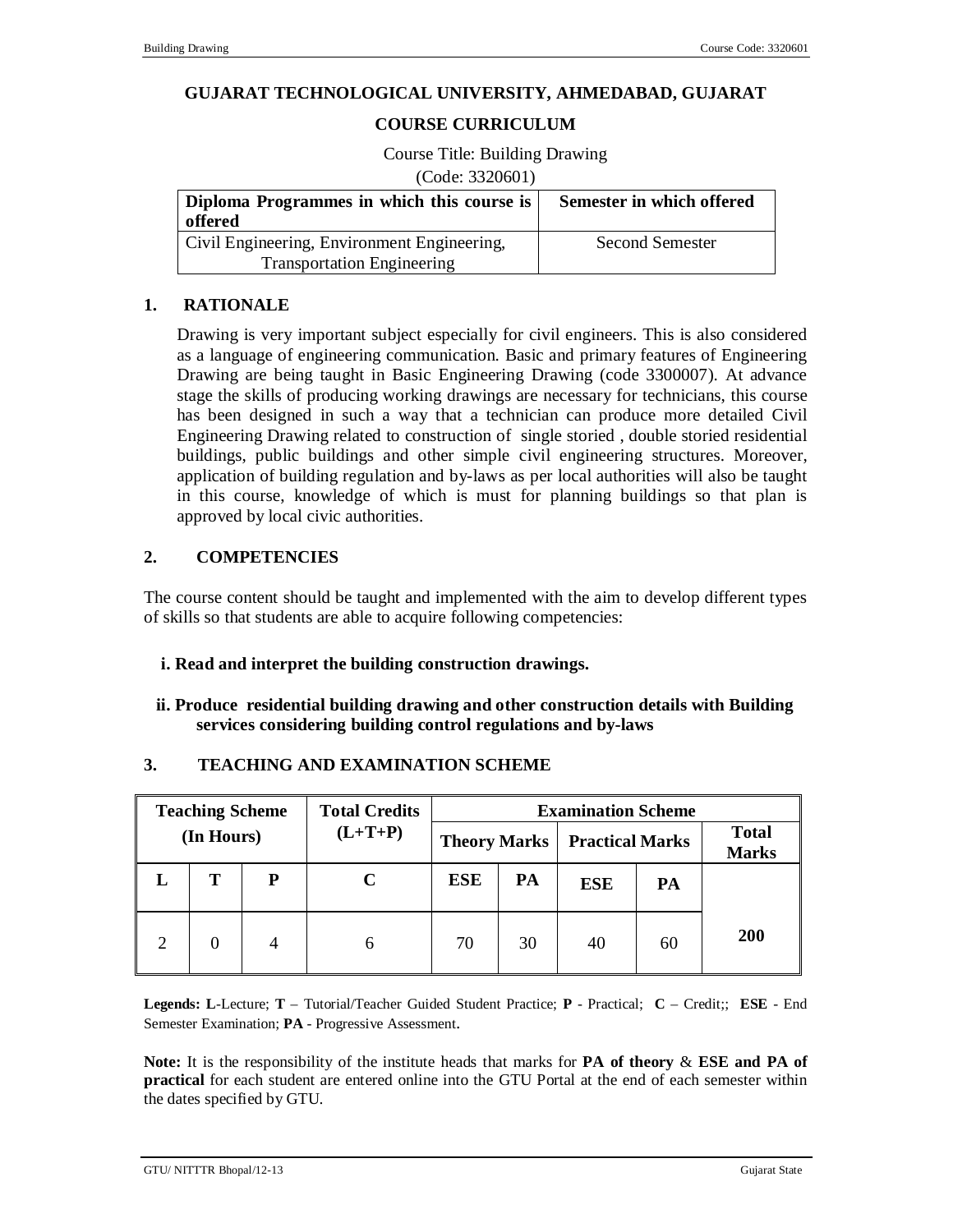# **4. DETAILED COURSE CONTENTS**

| Unit                                                                                         | <b>Major Learning</b>                                                                                                                                                                | <b>Topics and Sub-topics</b>                                                                                                                                                                                                                                                                                                                                                                                                                                                                                                                                                                       |
|----------------------------------------------------------------------------------------------|--------------------------------------------------------------------------------------------------------------------------------------------------------------------------------------|----------------------------------------------------------------------------------------------------------------------------------------------------------------------------------------------------------------------------------------------------------------------------------------------------------------------------------------------------------------------------------------------------------------------------------------------------------------------------------------------------------------------------------------------------------------------------------------------------|
|                                                                                              | <b>Outcomes</b>                                                                                                                                                                      |                                                                                                                                                                                                                                                                                                                                                                                                                                                                                                                                                                                                    |
| Unit $-I$<br><b>Introduction</b>                                                             | of<br>1a. Appreciate<br>types<br>Drawings<br>its<br>and                                                                                                                              | 1.1 Types of drawing with appropriate scale $\&$<br>uses                                                                                                                                                                                                                                                                                                                                                                                                                                                                                                                                           |
|                                                                                              | importance.<br>1b. Draw various types of<br>Projections<br>1c.Use building drawing<br>Symbols, Conventions<br>and Abbreviations<br>1d.Apply various types<br>of scales as per needs. | index map, key plan, village map, site plan,<br>layout<br>plan.<br>1.2 Types of Projection adopted in Building<br>Drawing<br>1.3 Scales for various types of Drawings<br>1.4 Working drawing, large scale drawing<br>enlarges<br>scale drawing.<br>1.5 Symbols, Conventions and Abbreviations<br>for<br>- Electrical fittings, water supply, sanitary                                                                                                                                                                                                                                              |
|                                                                                              |                                                                                                                                                                                      | fittings, material for construction etc.<br>1.6 Sizes of various standard papers                                                                                                                                                                                                                                                                                                                                                                                                                                                                                                                   |
| Unit-II<br>Building,<br>regulation,<br>byelaws and<br><b>Principal of</b><br><b>Planning</b> | 2a. Apply the Bye laws<br>Principles<br>of<br>and<br>Planning<br>for<br>residential and other<br>public buildings.                                                                   | 2.1 building bye laws of local body for<br>residential<br>building (show local authority publication)<br>-plot area, built up area, carpet area, FSI, size<br>of<br>rooms, margins, heights, passages, ventilation,<br>circulation and others<br>2.2 principles of planning for residential<br>building in<br>detail such as<br>- Room dimension, area, heights, privacy,<br>roominess factor ,orientation, grouping,<br>drainage, aspect, prospect, drainage, economy<br>2.3 Color code for alteration and addition in<br>existing<br>building<br>2.4 Approval procedure with respect to bye laws |
| Unit-III<br><b>Planning of</b><br><b>Residential</b><br><b>Building</b>                      | 3a. Develop concept plan<br>of buildings<br>3b. Prepare detail<br>drawings for single<br>and two storied<br>residential building<br>and public building                              | 3.1 Concept plan and drawing of residential<br>single and two storied buildings<br>3.2 Concept plan of public buildings such as<br>hospital ,school,<br>shopping center, office<br>building and industrial unit<br>3.3 Given situation & Plot area, preparation of<br>detailed<br>drawing of a single storied and double storied<br>residential building with detail of Line plan,<br>Detailed Plan, Ground floor Plan, First floor<br>plan, Elevation and Sections                                                                                                                                |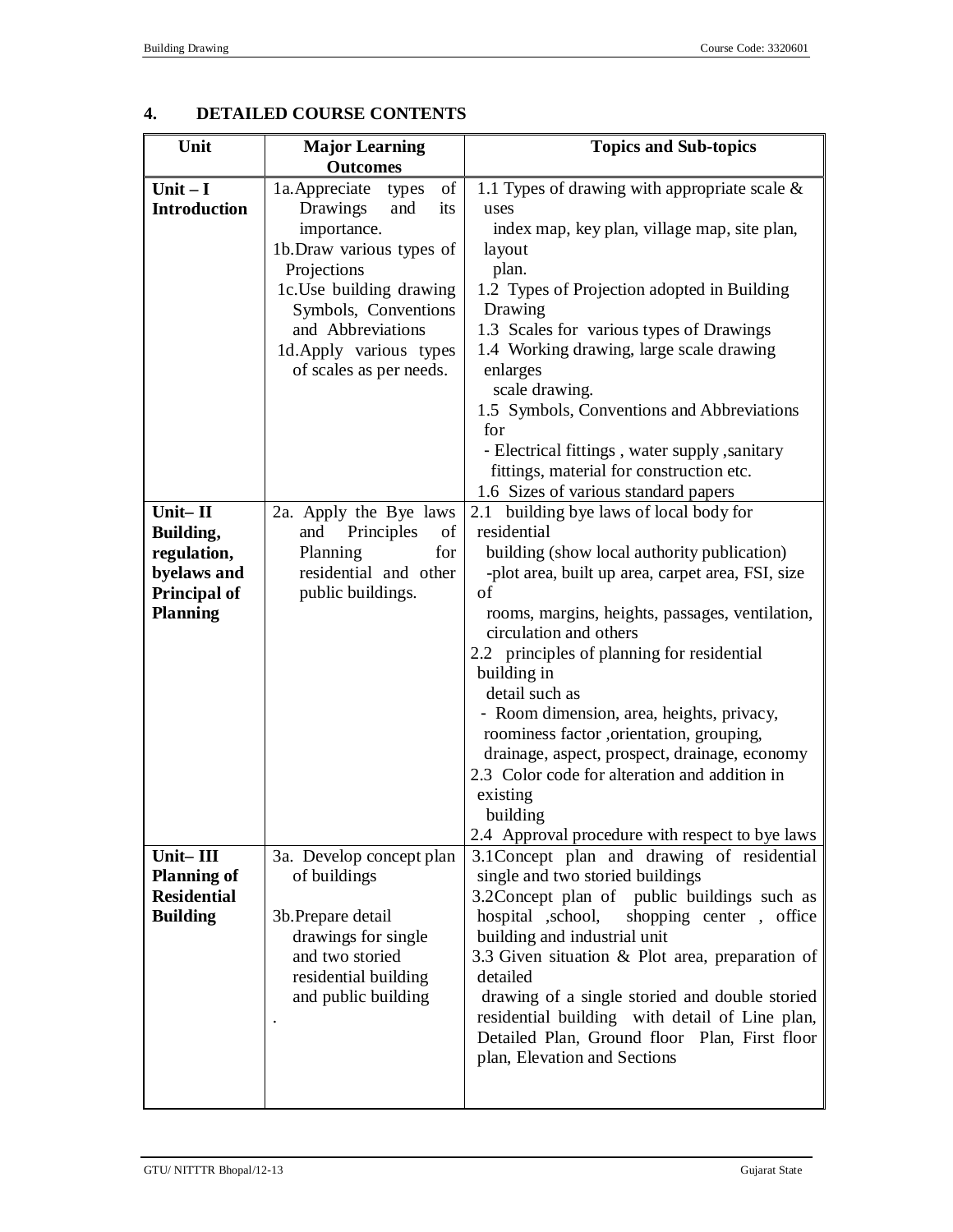| Unit                | <b>Major Learning</b>          | <b>Topics and Sub-topics</b>                                              |
|---------------------|--------------------------------|---------------------------------------------------------------------------|
|                     | <b>Outcomes</b>                |                                                                           |
| Unit-IV             |                                | 4.1<br>Introducti                                                         |
| <b>Perspective</b>  | 4a. Generate perspective       | on of perspective view and<br>other related                               |
| Drawings and        | view of simple building        | terms.                                                                    |
| modeling            | by different methods           | 4.2<br>Perspectiv                                                         |
|                     | 4b. Develop building<br>models | e view of single room residential building and<br>simple public buildings |
|                     |                                | 4.3<br>Elements                                                           |
|                     |                                | of perspective drawing.                                                   |
|                     |                                | 4.4<br>Model                                                              |
|                     |                                | preparation of simple buildings                                           |
|                     |                                |                                                                           |
| Unit-V              | 5a. Draw details of parts      | 5.1Drawings of Parts of buildings such as                                 |
| <b>Construction</b> | of buildings                   | staircases, chajjas, projections, columns, pier,                          |
| al details          | 5b. provide scope and          | slabs, footings etc                                                       |
| drawing of          | provisions for building        | 5.2 provisions in drawings for building services                          |
| buildings           | components and                 | such as air conditioning, plumbing, water supply                          |
|                     | services                       | and firefighting, elevators, lifts and escalators                         |
|                     |                                | etc                                                                       |
|                     |                                | 5.3 Electrification plan and drawings:                                    |
|                     |                                | 5.4 Show building service like water supply,                              |
|                     |                                | sanitary, electrification on line plan                                    |
|                     |                                |                                                                           |

## **5. SUGGESTED SPECIFICATION TABLE WITH HOURS & MARKS (THEORY )**

| Unit | <b>Unit Title</b>                | <b>Teaching</b> | <b>Distribution of Theory Marks</b> |                       |                   |                              |
|------|----------------------------------|-----------------|-------------------------------------|-----------------------|-------------------|------------------------------|
| No.  |                                  | <b>Hours</b>    | $\bf{R}$<br><b>Level</b>            | $\mathbf{I}$<br>Level | A<br><b>Level</b> | <b>Total</b><br><b>Marks</b> |
| 1.   | Introduction                     | 04              | 04                                  | 02                    | 0 <sup>0</sup>    | 06                           |
|      |                                  |                 |                                     |                       |                   |                              |
| 2.   | Building, regulation, bye-laws   | 06              | 02                                  | 04                    | 04                | 10                           |
|      | and Principal of Planning        |                 |                                     |                       |                   |                              |
| 3.   | Planning of Residential Building | 08              | 04                                  | 10                    | 20                | 24                           |
| 4.   | Perspective<br>Drawings<br>and   | 06              | 04                                  | 04                    | 10                | 18                           |
|      | modeling                         |                 |                                     |                       |                   |                              |
| 5.   | Constructional details drawing   | 04              | 02                                  | 04                    | 06                | 12                           |
|      | of buildings                     |                 |                                     |                       |                   |                              |
|      |                                  |                 |                                     |                       |                   |                              |
|      | <b>Total</b>                     | 28              | 16                                  | 24                    | 40                | 70                           |

**Legends:**  $R =$  Remember;  $U =$  Understand;  $A =$  Apply and above levels (Bloom's revised taxonomy)

**Note:** This specification table shall be treated as only general guideline for students and teachers. The actual distribution of marks in the question paper may vary from above table.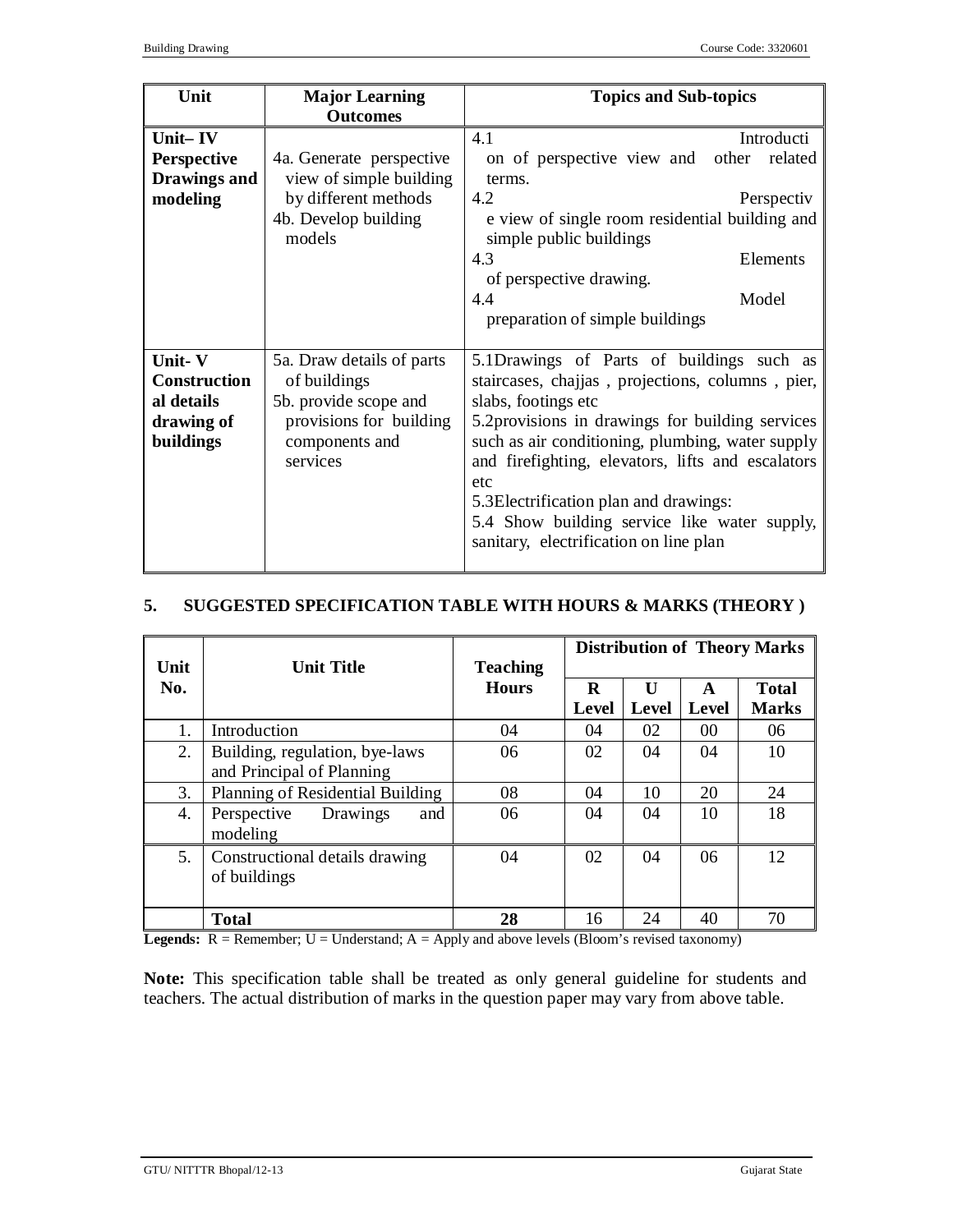# **6. SUGGESTED LIST OF PRACTICAL/EXERCISES**

The exercises/practical should be properly designed and implemented with an attempt to develop different types of skills so that students are able to acquire the competencies mentioned above*.*

| S. No.         | Unit<br>No.  | <b>Practical/Exercises</b>                                                                                                                                                                                  | <b>Approx</b><br>Hours. |
|----------------|--------------|-------------------------------------------------------------------------------------------------------------------------------------------------------------------------------------------------------------|-------------------------|
|                |              |                                                                                                                                                                                                             | <b>Required</b>         |
| $\mathbf{1}$   | $\mathbf I$  | interpretation of building drawings approved under local<br>authority                                                                                                                                       | 02                      |
| $\overline{2}$ | $\mathbf{I}$ | Draw symbols, conventions and Abbreviations in sketch<br>book                                                                                                                                               | 02                      |
| 3              | $\mathbf{I}$ | Study of building by-laws act and national building code (<br>$NBC$ )                                                                                                                                       | 02                      |
| $\overline{4}$ | Ш            | Draw detail plan on drawing sheet - 1 plan , elevation and<br>section of existing building (actual Measurement Drawing)                                                                                     | 08                      |
| 5              | IV           | Draw detail of foundation plan of one room building /two<br>room building in sketch book                                                                                                                    | 04                      |
| 6              | IV           | Draw working drawings sheet -2 for single storied<br>residential building (bunglow) on 250sq.m plot with scale<br>and show following detail: GF $&$ FF plan with elevation,<br>section and opening schedule | 16                      |
| $\overline{7}$ | V            | Prepare concept plan of any one other type of building<br>considering local bye laws: high school building, Shopping<br>centre, Hospital and Industrial Building in sketch book.                            | 08                      |
| 8              | VI           | Develop perspective view of single room residential<br>building with verandah & steps by any methods.                                                                                                       | 04                      |
| 9              | VI           | Visit a residential building and observe the existing<br>building service and Draw line plan for above services in<br>sketch book                                                                           | 04                      |
| 10             | VI           | Prepare a model of a simple building using card board                                                                                                                                                       | 06                      |
|                |              | <b>TOTAL</b>                                                                                                                                                                                                | 56                      |

# **7. SUGGESTED LIST OF PROPOSED STUDENT ACTIVITIES**

Following is the list of proposed student activities like: course/topic based seminars, internet based assignments, teacher guided self learning activities, course/library/internet/lab based mini-projects etc. These could be individual or group-based.

| <b>S. No.</b> | Unit | <b>Student Activities</b>                                       |  |  |
|---------------|------|-----------------------------------------------------------------|--|--|
|               | No.  |                                                                 |  |  |
|               | Ш    | Visit a construction site and collect drawings for the project. |  |  |
| 2             |      | Visit a urban development authority office and purchase a       |  |  |
|               |      | Development control regulations (by-laws) of local Body.        |  |  |
|               |      | Visit a public building like school, hospital, shopping centre. |  |  |